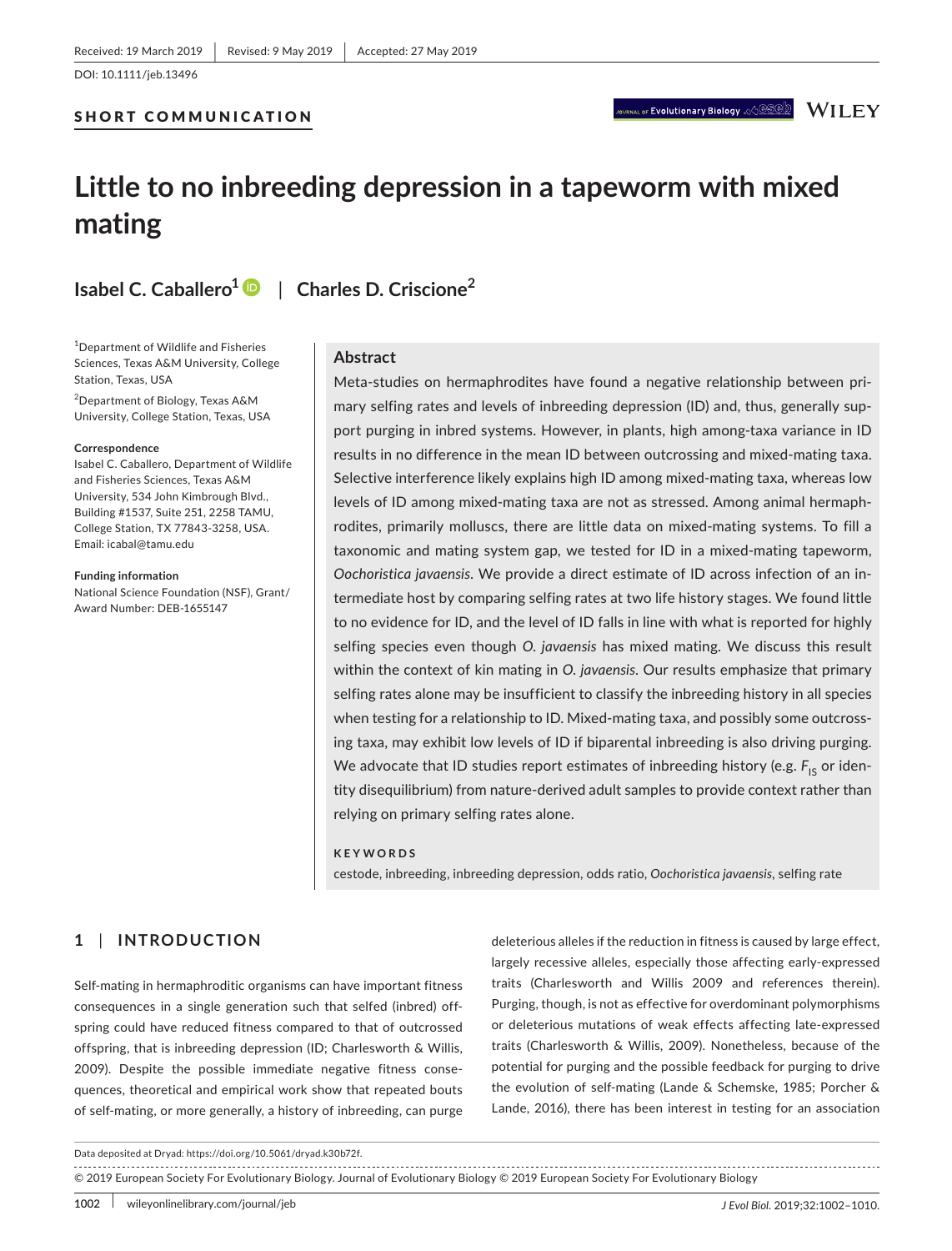between selfing rates and the degree of ID (Escobar et al., 2011; Husband & Schemske, 1996; Winn et al., 2011). In particular, a negative relationship between the amounts of inbreeding and ID is expected when ID is reduced via homozygous exposure of recessive or partially recessive deleterious mutations (Latta & Ritland, 1994).

Three meta‐studies (two in plants and one in animals) have ex‐ amined the relationship between primary selfing rates (i.e. the proportion of selfed progeny, typically measured at the earliest possible life history stage) and levels of ID across multiple hermaphroditic species (Escobar et al., 2011; Husband & Schemske, 1996; Winn et al., 2011). Broadly speaking, all three studies found a significant negative relationship between taxa selfing rates (an implicit proxy for past inbreeding) and levels of ID. Nonetheless, these studies highlight notable findings, limitations and/or future directions that indicate there are still gaps in our understanding of the evolutionary interplay between inbred mating systems and purging. For example, all three studies showed extensive variation in levels of ID (δ) among outcrossing taxa (selfing rates, *s*, ≤0.2) and mixed‐mating taxa (0.2 < *s* < 0.8) such that the range of δ estimates extend from values around 0.1 to close to 1. Selfing taxa (*s* ≥ 0.8) had a more confined range with δ values just below 0 to less than 0.5 (see figure 2 in Husband and Schemske 1996; figures 2 and 6 in Winn et al. 2011; figure 4A in Escobar et al. 2011). Interestingly, Winn et al. (2011) found that there was no difference in mean δ between the outcrossing and mixed‐mating taxa; a result, they argued, that was not expected if mixed mating represented an evolutionary transi‐ tion between selfing and outcrossing. They argued purging in some mixed‐mating taxa is likely precluded by selective interference, that is ID is so high that no selfed offspring survive to reproduce, and as such, there can be no purging (theoretical treatment in Lande, Schemske, and Schultz 1994). As support, Winn et al. (2011) high‐ light taxa‐specific biological features that may explain high δ in some mixed-mating taxa (e.g. longevity of gymnosperms leads to high mutation rates, which in turn promotes selective interference).

A few limitations are noted in the animal‐based study (Escobar et al., 2011). Although taxa‐specific traits may explain variation in δ, Escobar et al. (2011) also question "the reality of mixed mat‐ ing in animals" noting that the five taxa in their study classified as mixed mating may have unreliable selfing rate estimates due to var‐ ious issues. In particular, progeny‐array data to estimate primary selfing rates are more difficult to obtain in animals than plants. As such, many animal studies rely on the inbreeding equilibrium rela‐ tionship *F = s*/(2 − *s*) to estimate selfing rates, where *s* is a constant selfing rate across generations and *F* is the equilibrium inbreeding often estimated with the deviation from Hardy–Weinberg estima‐ tor F<sub>IS</sub> (Jarne & Auld, 2006; Jarne & David, 2008). However, Escobar et al. (2011) note that estimates of  $F_{1S}$ , and hence *s*, could be overestimated due to technical (e.g. null alleles) or biological factors (e.g. the Wahlund effect). Moreover, Escobar et al. (2011) highlight that in animal studies, an underestimated value of δ is often obtained because selfing cannot be prevented in outcrossing treatments; they term this measure "apparent ID." Lastly, the conclusions of Escobar et al. (2011) are largely based on a single group of molluscs

(12 basommatophoran molluscs, three other molluscans, one ces‐ tode and one branchiopoda; their figure 4a). Indeed, Escobar et al. (2011) call for additional studies from understudied animal clades. For instance, despite species estimates upwards of 130,000 (Strona & Fattorini, 2014), the predominantly hermaphroditic parasitic flat‐ worms (Neodermata: trematodes, cestodes and monogenes) have received little attention regarding the estimation of either primary selfing rates or ID (Benesh, Weinreich, Kalbe, & Milinski, 2014; Criscione, 2016; Detwiler, Caballero, & Criscione, 2017).

To fill a taxonomic gap and mating system gap, we provide a study of ID in a mixed‐mating tapeworm, *Oochoristica javaensis*. Adults of this parasite can be found infecting Mediterranean geckos (*Hemidactylus turcicus*) in the southern United States (Criscione & Font, 2001a, 2001b, 2001c). Early diploid larval stages (oncospheres) develop in the maternal tapeworm's terminal segments (proglottids), get released with host faeces and then will be ingested by an intermediate host. The natural intermediate host is unknown although the flour beetle *Tribolium castaneum* is a suitable host in the laboratory (Criscione & Font, 2001b; Detwiler & Criscione, 2011). In the coelom of the beetle, a juvenile stage, generically termed a metacestode (Chervy, 2002; Conn, 1985), develops. The life cycle perpetuates when infected beetles are consumed by the gecko. A recent study estimated individual maternal tapeworm selfing rates via progeny‐array data of metacestode genotypes and thus after the passage through an intermediate host (Detwiler et al., 2017). They found that individual selfing rates were highly correlated (inverse power relationship) to the number of tapeworms within a host, that is the infection intensity (Detwiler et al., 2017). Using the distribution of parasites among hosts and assuming random reproductive success, Detwiler et al. (2017) estimated the population selfing rate to be 30.6% (average across five subpopulations using GLMM esti‐ mates; figure 2 in Detwiler et al. (2017)). Hence, *O. javaensis* has a mixed‐mating system as estimated at the metacestode stage.

Our goal here was to ascertain whether selfing rate estimates obtained from the genotypes of oncospheres would be much higher than previous estimates from the metacestode stage as this would be evidence for ID upon passage through the intermediate host. Our estimate of δ differs from the more common apparent δ measures found in animal hermaphrodite studies (Escobar et al., 2011) in that we used a direct measure of δ based on the survivorship of selfed in‐ dividuals from oncosphere to metacestode stage (i.e. a comparison of the selfing rates from the two life history stages; Ritland (1990)).

# **2** | **MATERIALS AND METHODS**

#### **2.1** | **Sample collection**

Mediterranean geckos were collected in College Station, Texas, USA. Details of sampling locations and collection protocols were described previously (Detwiler & Criscione, 2011, 2014; Detwiler et al., 2017). Briefly, cestodes were still alive upon dissection. Maternal tape‐ worms were separated, and then, parasite offspring (oncospheres) were collected directly from a maternal tapeworm by separating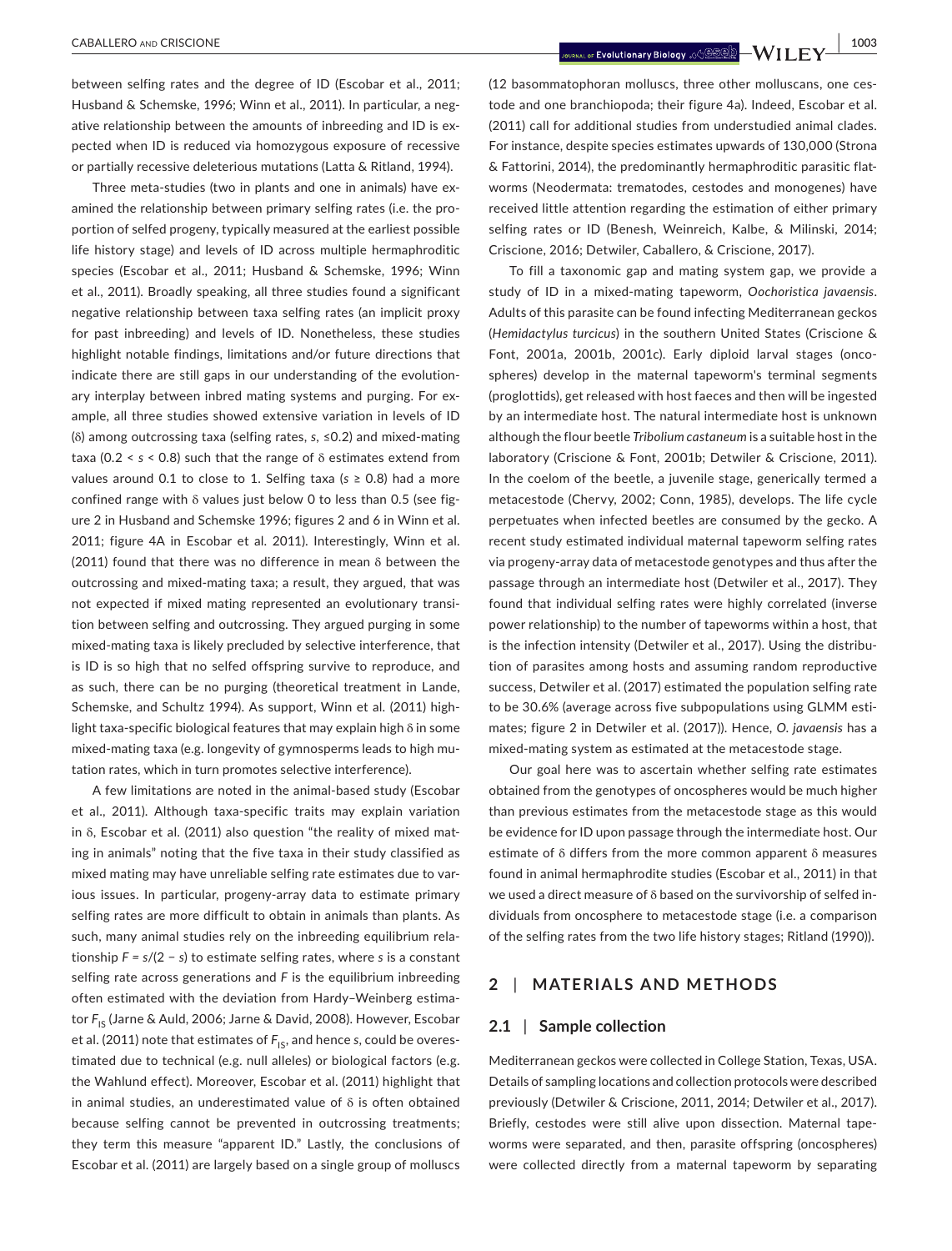**1004 LABALLERO AND CRISCIONE** 

the last 4–8 gravid proglottids. Gravid proglottids were then broken apart to tease out oncospheres, which were subsequently pooled for individual worms. From this pool of oncospheres of a single maternal tapeworm, we created two groups. One group was stored in 70% ethanol and was to be directly genotyped. The other group was fed to beetle intermediate hosts (Criscione & Font, 2001b; Detwiler & Criscione, 2011). After 20 days, developed metacestodes were col‐ lected from beetle hosts and stored in 70% ethanol prior to geno‐ typing (Detwiler et al., 2017). Microsatellite genotyping was used to determine whether an individual offspring (oncospheres or metaces‐ todes) was the result of a self‐mating or an outcrossing event.

## **2.2** | **DNA extraction and microsatellite genotyping**

DNA from adults and metacestodes was extracted following proto‐ cols described in Detwiler and Criscione (2011), whereas DNA from oncospheres was extracted using the method reported in Beltran, Galinier, Allienne, and Boissier (2008). Likewise, PCR (polymerase chain reaction) of adults and metacestodes was done according to Detwiler and Criscione (2011) and Detwiler et al. (2017), whereas PCR for oncospheres included some modifications. First, the prior studies used the M13 method to label forward primers, but to in‐ crease fluorescence signal in genotyping for oncospheres all forward primers were directly labelled with the same fluorophore (Applied Biosystems: 6FAM). Second, PCR amplifications were performed in 10 μl reaction volumes with the addition of a PCR enhancer (Ralser et al., 2006). Finally, the thermocycler profile was 94°C for 5 min, followed by 39 cycles of 94°C for 30 s, 53°C for 45s, 65°C for 45s, followed by an extension of 65°C for 30 min. Modifications were necessary as we had a lower amplification success for oncospheres (approximately 66%–94% success across families in getting any am‐ plification, see also Detwiler and Criscione 2011). We suspect the lower success was due in part to the much smaller size of oncospheres (~21 × 25 μm, length × width; Criscione and Font 2001b) compared to metacestodes (~184 × 121 μm; Criscione 2000). Fragments were visualized on a 3730*xl* 96‐Capillary Genetic Analyzer using a 500 LIZ size standard at the DNA Analysis Facility on Science Hill at Yale University, USA. Binning and scoring of alleles were done manually using Genotyper v.3.7 (Applied Biosystems) by two people.

# **2.3** | **Statistical analyses**

Our data set consisted of a total of 17 tapeworms (i.e. maternal fami‐ lies) obtained from six gecko hosts. One to three microsatellite loci were used to unambiguously classify an offspring individual of a maternal tapeworm as the result of a selfing or an outcrossing event. We note the adult parasites exist in a closed mating environment bounded by a gecko host; thus, we know the genotypes of all poten‐ tial paternal parents. Because of the lower PCR efficiency in onco‐ spheres compared to that of metacestodes, we restricted the study to families that enabled unambiguous classification of offspring (see Method A of Detwiler et al. 2017). Hence, the number of families is not as large as that used in Detwiler et al. (2017). Oncosphere and

metacestode genotype data sets for all families are given in Table S1. Within a family, the same genotype calling and error assessment (see below) criteria were applied to both oncospheres and metacestodes. Thus, although the ability to assess error may vary among families due to differences in loci number or quality, there should be no call or error assessment bias between oncospheres and metacestodes within a family.

The relative fitness of selfed offspring, *w*, can be estimated by comparing selfing rates from sequential life history stages;  $w = (t,s$  $m/s_o t_m$ ) (equation 8 in Ritland 1990). Here,  $s_o$  and  $t_o$  are the selfing and outcrossing rates, respectively, from the oncosphere stage, and *s*m and *t*m are the rates from the metacestode stage. Ritland's (1990) equation is equivalent to using the odds ratio of trait states across time periods to estimate *w* (Manly, 1985), and therefore, statistical tests of odds ratios can be conducted. In other words, if the odds of being a selfed tapeworm are significantly smaller in the metacestode stage than the odds of being a selfed tapeworm from oncosphere stage (i.e. *w = o*dds ratio <1), then ID occurred across infection of the intermediate host.

We tested the null hypothesis that infection through the bee‐ tle intermediate host will not differentially impact the survival of selfed relative to outcrossed offspring using the Cochran–Mantel– Haenszel (CMH) test (Cochran, 1954; Mantel & Haenszel, 1959). The CMH analysis tests for an association between life history stage (oncosphere and metacestode) and offspring inbreeding sta‐ tus (selfed and outcrossed) while controlling for categorical strat‐ ification (the 17 maternal families). We conducted the CMH test with the continuity correction for the chi-square statistic using the *mantelhaen.test* function in the native *stats* package in R v. 3.4.4 (R Core Team, 2018). The CMH test also estimates a common odds ratio, which in our study would be the common measure of *w* for the selfed offspring. However, this common measure assumes the odds ratio is the same across families. We tested the latter assump‐ tion with the Woolf test of homogeneity for odds ratios across strata (tapeworm families) using the *rmeta* package (Lumley, 2018). We measured ID as δ = 1 − *w* over the entire data set where *w* was the common odds ratio from the CMH test. We also did a lo‐ gistic regression where the odds of being a selfed offspring (logit link) were a function of stage (metacestode vs. oncosphere) as a fixed factor. Random effects included gecko host of origin, family nested in gecko host and an interaction between family nested in gecko host and stage. The test of the interaction is analogous to the Woolf test. Logistic regression models were carried out in R v. 3.5.3 (R Core Team, 2019) in package *lme4* (Bates, Maechler, Bolker, & Walker, 2015) using the generalized mixed model function *glmer*.

To be explicit, we are estimating a stage‐specific measure of ID: from developed oncosphere to metacestode. Unfortunately, at this time, we do not have a means to test whether selfed zygotes are less likely to develop to oncospheres in the first place (e.g. in plants, mating systems can be manipulated and then seed set could be compared to assess development). Nonetheless, our analysis occurs across a critical life history stage of the parasite where host–parasite compati‐ bilities could come into play, and hence, ID could be manifested.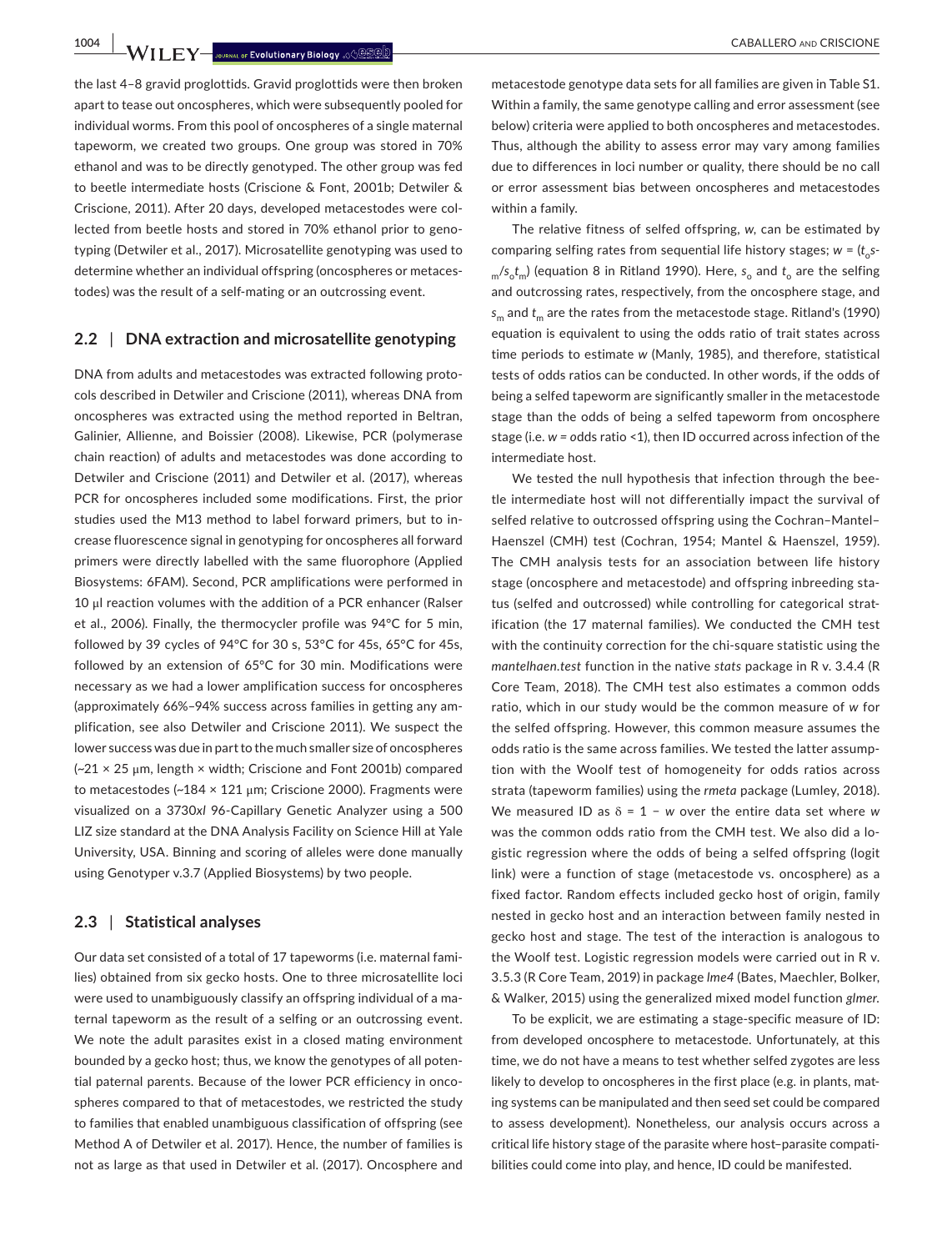#### **2.4** | **Error rate estimation and adjustment**

The above analyses were conducted on the "original" data set, where we removed offspring at either stage with evidence of allele dropout (see example in Table S1). Although we omitted the offspring with dropout genotypes from the original data set, we did use these indi‐ viduals to estimate an error rate on the identification of outcrossed individuals.

Assuming that these dropout genotypes were the result of a true outcross, the error rate for each stage within each maternal family was calculated as follows. First, the total "true" number of outcrosses  $(O<sub>T</sub>)$  was the sum of the dropout genotypes  $(O<sub>n</sub>)$  and the number of identified outcrossed offspring (O<sub>I</sub>) in the original data set. The probability of nondetection of a true outcross is then  $\varepsilon = O_D/O_T$ . This error rate acts as a lower bound of dropout rates as not all dropouts are possible to detect. Nonetheless, as the same criteria were applied to both stages within a family, it is possible to compare relative differences in dropout error for the two stages and subsequently apply an error correction to determine how dropout influences the results. Next, we adjusted the original data set to account for the error rate. First, the error rates were averaged across families for the metacestodes  $(\bar{\epsilon}_m)$  and oncospheres  $(\bar{\epsilon}_o)$ . Then for each family and stage within, we adjusted the number of outcrossed individuals in the original data set according to the formula  $O_A = O_I/(1-\bar{\epsilon_i})$  where the denominator represents the probability of detecting an outcross for stage *i*. O<sub>A</sub> values were rounded to the nearest integer, and the total number of offspring was kept constant such that the number of

selfed offspring was reduced by the same increase from  $O_\mathsf{l}$  to  $O_\mathsf{A}$ . For example, in Host 7 Worm B, there were 81 oncospheres genotyped and  $O_1$  = 42. Overall,  $\bar{c}_0$  = 0.054 (see Section 2.1), so  $O_A$  = 44 and the number of selfed oncospheres was reduced from 39 to 37 in the error-adjusted data set (Table S2). Using the error-adjusted data set, we repeated the statistical tests on the odds ratios for each family and the common odds ratio from the CMH test.

# **3** | **RESULTS**

In the original data set, a total of 2,931 offspring (1,598 metacestodes and 1,333 oncospheres) were genotyped across the 17 ma‐ ternal families. There was an average of 94 metacestodes per family (range: 92–95), whereas in the oncospheres, the average was 78.4 (range: 51–92; Table S2).

For the original data set, odds ratios among the families (i.e. *w* of selfed offspring across infection of the intermediate hosts) ranged from 0.48 to 1.62 (Table S2; Figure 1a). Four families had odds ratio greater than one, whereas the rest were less than one (Figure 1a). However, only in two families was there significant ID such that the odds ratios were significantly less than one (Host 7 Worm A, *w* = 0.48, 2‐sided *p* = 0.023; Host 7 Worm C, *w* = 0.55, 2‐sided *p* = 0.047). The CMH test was significant (*Χ*<sup>2</sup> = 7.19, *df* = 1, *p* = 0.007) returning a common odds ratio (*w*) of 0.81 (95% CI: 0.69–0.94, Figure 1a). The Woolf test was not significant (*Χ*<sup>2</sup> = 18.85, *df* = 16, *p* = 0.28) indicat‐ ing homogeneity of odds ratios among families. Hence, the original



FIGURE 1 Forest plots with family odds ratios (*w* = relative fitness of selfed to outcrossed offspring) and summary odds ratio from the CMH test. 95% CI is shown for each family level estimate (grey boxes) and the summary odds ratio (black box). The summary odds ratio in both graphs (a) and (b) is shown at the bottom. The dotted vertical line represents where the odds ratio = 1, which indicates fitness selfed = fitness outcrossed (a) Original data set. (b) Error-adjusted data set (see text for explanation)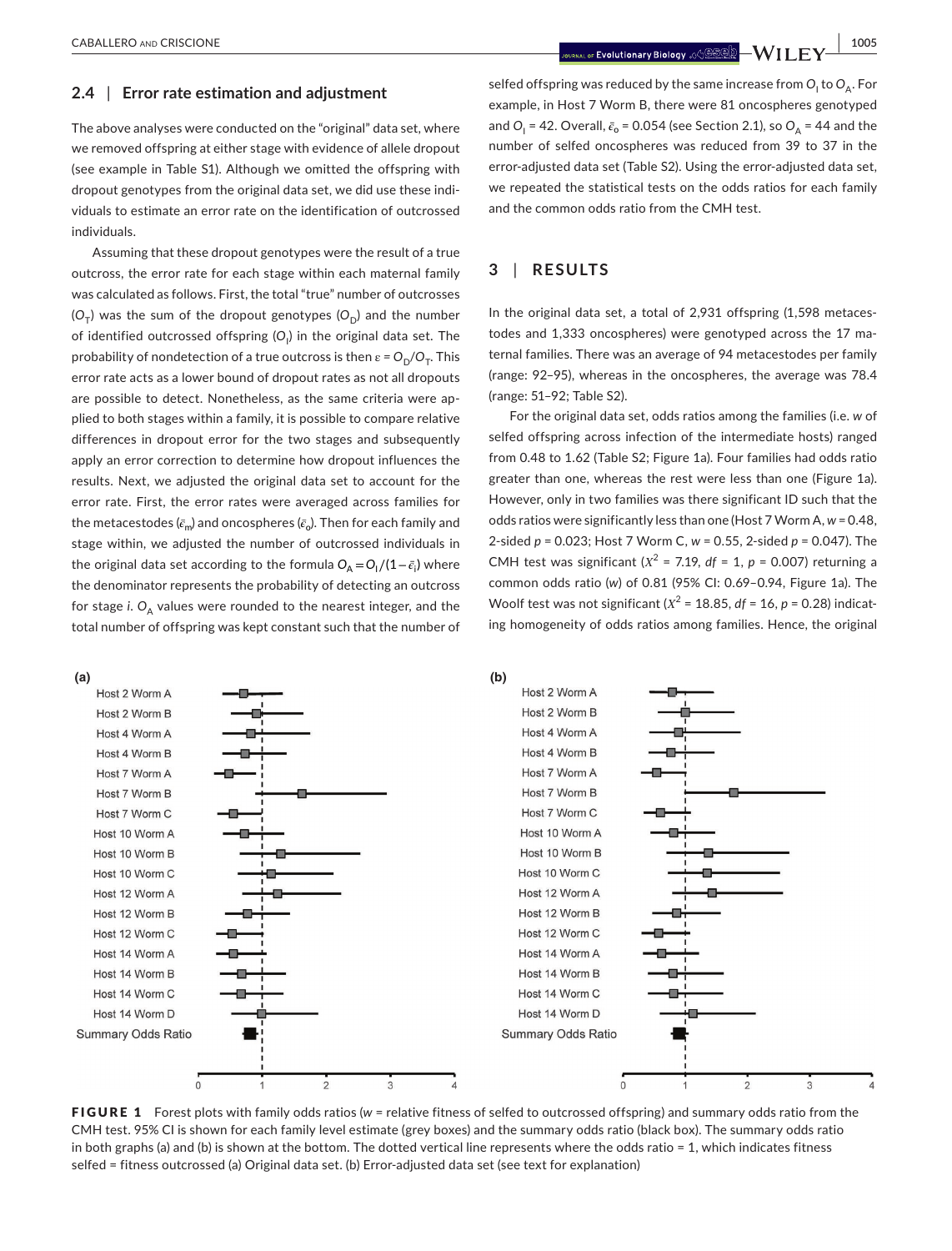**1006 |**  CABALLERO and CRISCIONE

data set indicates significant, but low ID with a common level of δ *=* 0.19 (95% CI: 0.06–0.31).

The original data set excluded offspring with dropout gen‐ otypes. We observed 38 individuals across seven families with dropout genotypes among the oncospheres and three dropout genotypes across three families among the metacestodes (Tables S1 and S2). The average probabilities of detecting an outcrossed offspring were 0.946 ( $\bar{\epsilon}_{o}$  = 0.054) and 0.995 ( $\bar{\epsilon}_{m}$  = 0.005) at the oncosphere and metacestode stages, respectively. Therefore, the odds of incorrectly classifying an outcrossed offspring as a selfed off‐ spring were over 12 times higher among the oncospheres. This is an expected result because there was lower amplification success for oncospheres.

After applying the error estimates to both stages, no families had a significant deviation from an odds ratio of 1 (Table S2; Figure 1b). In the adjusted data set, the odds ratios among the families ranged from 0.54 to 1.78 with six families having an odds ratio at or greater than one (Figure 1b). The CMH test was no longer significant  $(X^2 = 1.63, df = 1, p = 0.201)$  and the Woolf test remained nonsignificant ( $X^2$  = 19.17,  $df = 16$ ,  $p = 0.26$ ). The common odds ratio was 0.9 (95% CI: 0.77–1.05; Figure 1b) leading to a nonsignificant estimate of ID, δ *=* 0.1 (95% CI: −0.05 to 0.23). Hence, the error‐adjusted results show that the greater potential for dropouts in the oncospheres bi‐ ases the selfing rates higher at this life history stage. Consequently, levels of ID would be overestimated.

The  $\bar{\epsilon}_0$  = 0.054 in the oncospheres led to an average of two selfed offspring per family changed to an outcross status, whereas there were no changed values among metacestodes due to their low error. For heuristic purposes, we asked at what level of error an adjusted data set would no longer show significance in the CMH test. A value of  $\bar{\epsilon}_0$  = 0.029 was enough to drive the CMH test nonsignificant (*w* = 0.86, CI: 0.74 to 1, *Χ*<sup>2</sup> = 3.67, *df* = 1, *p* = 0.055). This level of error amounts to changing on average just one selfed oncosphere per family to an outcross status.

After model comparisons, the logistic regression models yielded nearly identical results both in terms of no significant heterogene‐ ity of odds ratios among families (i.e. there was no interaction with stage and family nested within gecko host) and in point estimates of the common odds ratio (difference in the thousandths place com‐ pared to the CMH estimates). Inclusion of gecko host in the model had virtually no impact on the point estimate of the odds ratio, and model comparisons indicated the more simple model of stage (fixed effect) and family as the sole random effect was preferred (see Table S3 for all model comparisons and point estimates in the original and error corrected data sets).

# **4** | **DISCUSSION**

For the tapeworm *O. javaensis*, the data indicate little to no ID across infection of an intermediate host. This result has relevance to the primary mating system of *O. javaensis* itself and to the broader con‐ text of understanding the interplay between hermaphroditic mating

systems and ID. For the former, the little to no ID means that the mixed‐mating system identified by Detwiler et al. (2017) reflects the primary mating system of *O. javaensis*. Specifically, the popula‐ tion level selfing rates estimated by Detwiler et al. (2017) ranged from 19.4% to 52.2% among five locations and had a mean of 30.6%. These estimates were made with metacestode progeny‐array data and were a function of the infection intensities among hosts in each location as well as assuming random reproductive success among individuals (Detwiler et al., 2017). In general, the primary mating system would be better reflected by using oncospheres because they are the first measurable developmental stage for *O. javaensis*. Obviously, if there is no ID across infection of the intermediate host, then the selfing rate estimates given in Detwiler et al. (2017) would be the same even if progeny-array data were based on the oncospheres. With the error-adjusted data set, we could not reject the hypothesis of no ID. Even if we take the original data set at face value and, thus, assume low but significant ID, the estimate of the primary selfing rate based on the oncosphere stage would only be 35.2%. This estimate is based on the equation given in Maki (1993) that enables estimation of the primary mating system given a current life history stage selfing rate (30.6% based on metacestodes in our system) and a measure of ID occurring prior to this stage (δ *=* 0.19 es‐ timated herein). Detwiler et al. (2017) also highlighted how the self‐ ing rate of *O. javaensis* could be elevated due to density‐dependent fecundity (a.k.a. crowding) such that tapeworms from lower inten‐ sity infections, which have higher individual selfing rates, contribute more offspring to the pool of infective propagules. Assuming crowd‐ ing, population selfing rate estimates ranged from 47.3% to 67.1% among five locations and had a mean of 58.9% (figure 2 in Detwiler et al. (2017)). Using the correction for possible ID, the primary selfing rate based on oncospheres would be 63.9%. So, regardless if we take the average actual mating behaviour of individuals based on random reproductive success or the manifestation of the selfing rate in the pool of infective propagules due to crowding as the primary mating system, *O. javaensis* remains within the mixed‐mating category even after accounting for possible ID.

How does the mixed‐mating system and no to little ID of *O. ja*vaensis compare to the results of the meta-studies? Using a dichotomous classification among plants, Husband and Schemske (1996) found that predominantly selfing populations (*s* > 0.55) had mean δ *=* 0.23, whereas outcrossers (*s* < 0.45) had mean δ *=* 0.53. With an updated data set and larger sample sizes, Winn et al. (2011) revis‐ ited the topic in plants but using the three‐category classification of mating systems (see Section 1). Similar to the results of Husband and Schemske (1996), they found a mean δ *=* 0.48 for outcrossers and mean δ *=* 0.23 for selfers. Of primary interest to Winn et al. (2011) was to test whether mixed-mating taxa would have intermediate levels of ID as would be expected if mixed mating represented an evo‐ lutionary transition between largely selfing and largely outcrossing. Interestingly, mixed‐mating taxa had a mean δ *=* 0.51 and this value did not significantly differ from outcrossers (see figures 3 and 6 in Winn et al. 2011). They discuss that purging in some mixed‐mating taxa was likely precluded by selective interference. Their arguments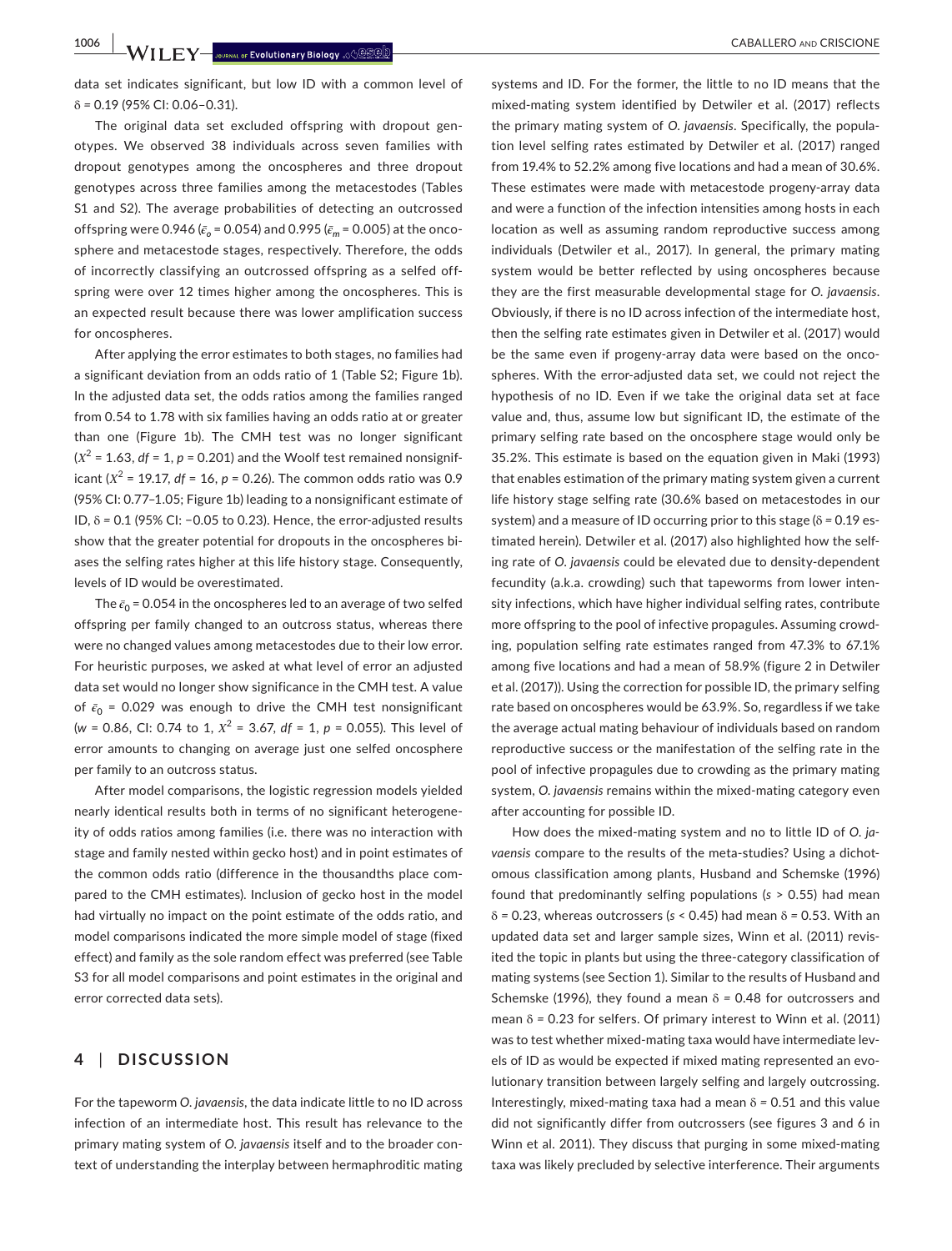were supported in part by a subset of their data where adult-estimated inbreeding coefficients were close to 0 in the outcrossing and mixed-mating groups (0.006 and 0.038, respectively), whereas the selfers had a value of 0.545. So even if a species has a primary mixed‐mating system, the 0 inbreeding coefficient estimated in adults indicated selfed individuals were not surviving to adulthood (i.e. there was selective interference).

Comparison to the animal‐based study is not as straightforward due to the fact that apparent ID (apparent‐δ) is measured; however, Escobar et al. (2011) provide a measure of max ID (max‐δ), which is based on the assumption of 100% survival of outcrossed offspring. Therefore, true δ lies in between apparent‐δ and max‐δ (Escobar et al., 2011). Using the data points given in figure 4a (actual num‐ bers obtained from their tables 2 and 3) of Escobar et al. (2011), the mean apparent‐δ *=* −0.055 and mean max‐δ *=* 0.208 for selfers (*n* = 6 for both), whereas in outcrossers, the mean values were 0.355 (*n* = 6) and 0.616 (*n* = 5), respectively. The mixed‐mating taxa had a mean apparent‐δ *=* 0.436 (*n* = 5) and mean max‐δ *=* 0.727 (*n* = 3). Qualitatively, the levels of ID in the three mating system categories are similar between the animal (Escobar et al., 2011) and plant data sets (Winn et al., 2011).

As noted in the Introduction, there is a high variance in δ among the mixed‐mating taxa reported in the meta‐analyses (Escobar et al., 2011; Winn et al., 2011). Clearly, the greater allele‐dropout error in oncospheres upwardly biases δ in *O. javaensis*. Nonetheless, even if we ignore this error, the estimated value of δ *=* 0.19 is still in line with the low values reported for both plant and animal selfing taxa. Winn et al. (2011) provide support for selective interference to explain high δ in some mixed-mating taxa. They explicitly state that if mixed mating was an evolutionary transition, then mean ID of mixed‐mating taxa should be between the mean of selfers and that of outcrossers. They also mentioned how some models (e.g. pollen discounting; Holsinger, 1991) predicted stable mixed mating with low to moderate ID (Winn et al., 2011, and references therein). Nonetheless, selfing alone may not fully account for all inbreeding in a hermaphroditic population. We argue that another aspect of the mating system, in particular kin mating, has been overlooked and may also explain lower values of ID found among mixed-mating taxa.

The full context of the mating system of *O. javaensis* provides ad‐ ditional insight that may explain low δ among mixed‐mating taxa and possibly outcrossing taxa as well. In Detwiler and Criscione (2017), pedigree reconstruction analyses of adult tapeworms among gecko hosts enabled the estimation of realized selfing rates (i.e. proportion of adult individuals that were the product of a selfing event) and the proportion of kin‐dyads (full and half sibs) within hosts. There was a highly significant signature that sibling parasites were cotransmitted at a much higher frequency than expected by chance alone. Using the proportions of kin‐dyads within hosts, the estimated potential kin‐mating rates had a mean of 21.5% among five populations (table 2 in Detwiler and Criscione (2017)). Interestingly, the realized selfing rates (mean of 54.8% among five populations; table 2 in Detwiler and Criscione (2017)) alone could not explain total levels of inbreed‐ ing (as estimated with  $F_{15}$ ), which had a mean of 0.581 among five populations (table 1 in Detwiler and Criscione (2017)). However, when including both kin-mating and selfing rates into a general inbreeding equilibrium equation (Hedrick & Cockerham, 1986), the observed F<sub>IS</sub> values could be fully accounted for in each of their five studied populations.

Theoretical work shows that kin mating can be more efficient than selfing in the purging of ID (Porcher & Lande, 2016). In addi‐ tion, the use of biparental inbreeding to reduce ID has been demon‐ strated in the management of captive dioecious species (Templeton & Read, 1984). In *O. javaensis*, biparental inbreeding makes a signifi‐ cant contribution to the overall inbreeding in populations (Detwiler & Criscione, 2017). Hence, the lack of or very low ID in *O. javaensis* could potentially be the product of purging facilitated by both selfing and kin mating. A significant issue this result bears on is that the primary selfing rate alone may not be sufficient to classify the mating history of all hermaphroditic species when looking for a relationship to ID. Indeed, Latta and Ritland (1994) acknowledged that primary selfing rates "may not be indicative of historical levels of inbreeding," which as they underscored "is the hypothesized cause of purging."

Interestingly, the mean  $F_{1S} = 0.581$  among the five mixed mating populations of *O. javaensis* was of near equivalence to the mean *F* = 0.545 reported among selfing taxa in Winn et al. (2011). Similarly, Voillemot and Pannell (2017) reported a  $F_{IS} = 0.36$  and a lack of ID in a self‐compatible population of the plant *Linaria cavanillesii*. Highlighting the importance of *F*, Winn et al. (2011) recommended that studies report inbreeding coefficients to look for evidence of selective interference (i.e. F close to 0 in adults). We support this advice, but for another reason: an inbreeding coefficient greater than predicted from a primary selfing rate under inbreeding equilibrium (see Section 1) may be indicative of kin mating significantly driving the overall inbreeding in the population. Thus, even if primary selfing rates are low, high levels of inbreeding, and hence the potential for purging, could still be driven by kin mating. We fully acknowledge Escobar et al.'s (2011) sentiment that technical or biological factors could drive up  $F_{1S}$  estimates. However, in connection with other population genetic statistics or patterns, the robustness of  $F_{1s}$  estimates could be examined (Waples, 2015, 2018). For example, a higher self‐ ing rate estimated from adults using identity disequilibrium (David, Pujol, Viard, Castella, & Goudet, 2007; Jarne & David, 2008) com‐ pared to an early‐stage, progeny‐array‐based selfing rate could in‐ dicate a role for kin mating as biparental inbreeding also increases identity disequilibrium.

Assessing the relationship between mating system and ID among parasitic flatworms is limited as there are few systems for which both the mating system in nature has been characterized and a measure of δ has been estimated from the same locations. Here, the mixed‐mating tapeworm *O. javaensis* was found to have little to no ID from the oncosphere to metacestode stage. It may be possible that different genetic compatibilities (e.g. Zhong, Pai, Wang, Keech, & Yan, 2013) between this parasite and its "natural" (unknown) intermediate host(s) could alter the outcome. However, it is not possible with the current data to say whether ID would increase or decrease relative to the intermediate host we used.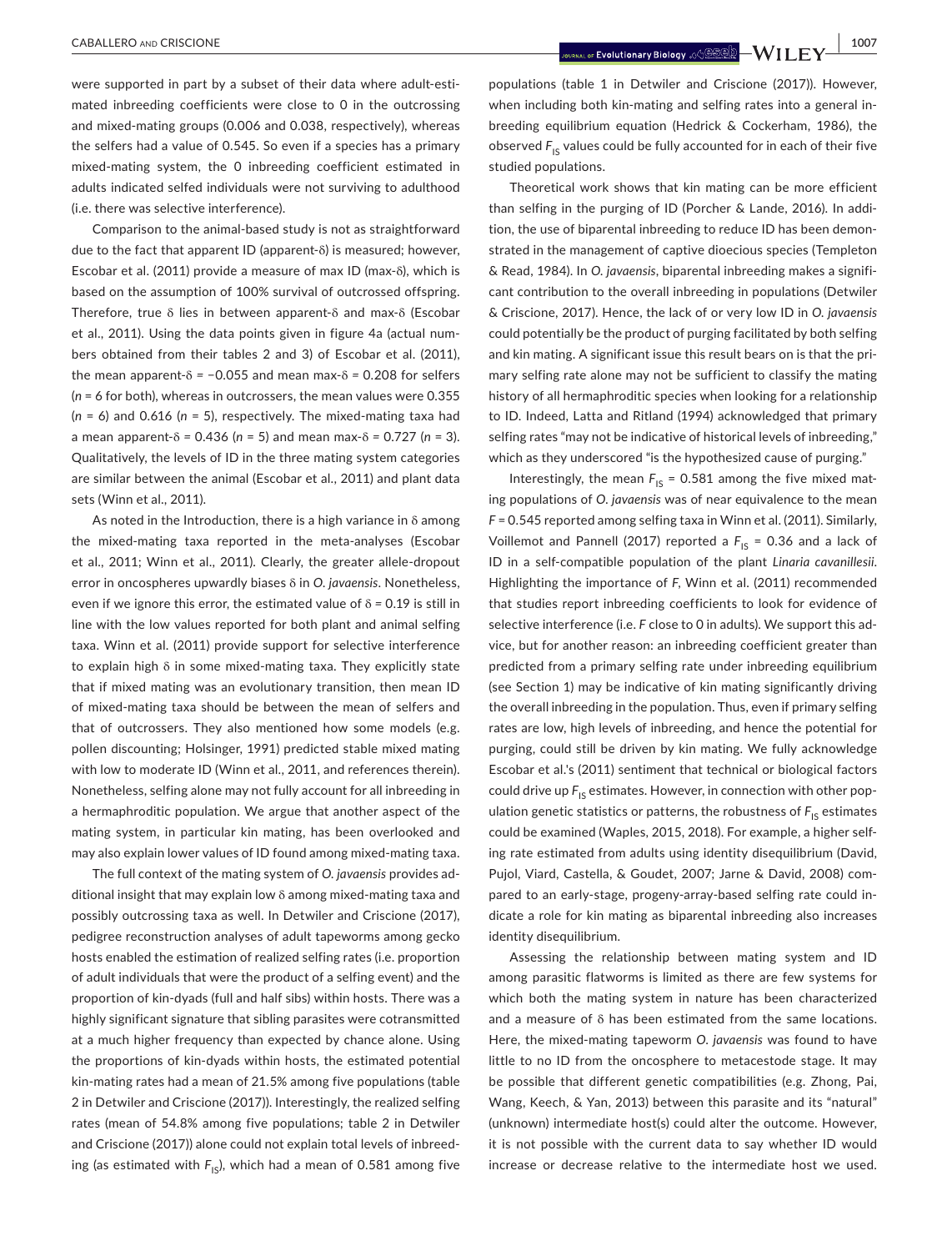**1008 NILEY** JOURNAL OF EVOLUtionary Biology % SEED NULLERO AND CABALLERO AND CRISCIONE

Nonetheless, we also note that in Detwiler and Criscione (2017), the estimated population selfing rates based on the crowding assump‐ tion of the metacestode progeny‐array data were not statistically different than the realized selfing rates based on the adult pedigree reconstruction data. Hence, there was no evidence of ID occurring from the metacestode to adult stage either. Focusing on the self‐ ing rate alone, *O. javaensis*, would be classified as a mixed‐mating species with low to no ID across much of its lifespan. But, in the context of its high  $F_{1S}$  (due to both selfing and kin mating; Detwiler & Criscione, 2017), *O. javaensis* supports the hypothesis that highly in‐ bred species should be purged of their ID. Studies on the trematode *Coitocaecum parvum* are also consistent with purging in an inbred species. Lagrue and Poulin (2009) did not find any differences in several infectivity/fitness traits between forced-selfed and permitted-outcrossing treatments. The primary selfing rate of this parasite is not known, but it has a life history trait, sexual maturation during its encysted stage, that forces self‐mating. Indeed, *Coitocaecum parvum* has high levels of inbreeding with  $F_{1S}$  ranging from 0.73 to 0.99 among 12 microsatellite loci (Lagrue & Poulin, 2009); we note the latter range excludes potentially duplicated loci in their data set (Detwiler & Criscione, 2011).

Studies on the tapeworm *Schistocephalus solidus* support the opposite end of the spectrum where outcrossing species are ex‐ pected to show high ID. Various traits such as hatching rates and infection success (quantified as per cent, numbers and larval size) of first and second intermediate hosts were higher in outcross treatments compared to forced‐selfed treatments (Christen, Kurtz, & Milinski, 2002; Christen & Milinski, 2003; Milinski, 2006; Schjorring & Jager, 2007). From these studies, Escobar et al. (2011) reported a mean apparent apparent‐δ *=* 0.78 and max‐δ *=* 0.93, though it is not known whether averaging was done across all traits. An eloquent study by Benesh et al. (2014) reported a lifetime apparent‐δ *=* 0.9 for *S. solidus*. Interestingly, their experiments showed purging where ID was lower after a second generation of selfing. Benesh et al. (2014) indicated *S. solidus* is not inbred in nature (stating  $F_{IS} = 0$  from unpublished data) and thus suggesting that selective inference may preclude purging in natural populations of *S. solidus*. The trematode *Diplostomum pseudospathaceum* is also a predominately outcrossing species ( $F_{1S}$  = 0 across five locations in Finland; Louhi, Karvonen, Rellstab, and Jokela (2010)). However, a study using samples from a population in Germany was not conclusive for ID (Rieger, Haase, Reusch, & Kalbe, 2013). Experiments using individuals of single clones (selfing treatment) vs mixed clone infections (outcrossing treatment) were consistent with ID in that there was lower hatch‐ ing and infection success across first and second intermediate hosts for selfed vs outcrossed treatments (see figures 1–3 in Rieger et al. (2013)). They reported, though, that after accounting for clonal lines in their statistical models, there was no support for ID (Rieger et al., 2013).

To conclude, our approach to estimating δ (comparison of self‐ ing rates from different life history stages; Ritland (1990)) is dif‐ ferent than the typical apparent‐δ found in animal‐based studies.

In addition to Detwiler and Criscione (2017), Jokela, Wiehn, and Kopp (2006) appears to be the only other animal‐based study that has used this approach. Although the method may have the disad‐ vantage of not being able to tease apart the role of ID on particular life history traits (e.g. body size), not all species have the same set of shared traits to compare. For example, egg hatching rates have been used to assess ID in parasite systems (e.g. Benesh et al., 2014; Christen et al., 2002; Lagrue & Poulin, 2009). For *O. javaensis*, there is no egg hatching stage as oncospheres are directly eaten by an intermediate host. Also, it may be difficult to design experi‐ ments without knowing how many selfed individuals are present in the first sampled stage, though some preliminary data would help determine whether the comparison of selfing rates from different life history stages is a suitable approach. Nonetheless, comparison of selfing rates does offer several benefits that should facilitate additional ID studies among parasitic flatworms. First, it is a di‐ rect measure of δ (in contrast to the underestimated apparent‐δ) that assesses the relative survivorship of selfed versus outcrossed individuals between two life history stages. Hence, it takes into account the cumulative effects of various traits that might be affected by ID. Second, Christen et al. (2002) and Christen and Milinski (2003) noted differences between selfed and outcross treatments may only be manifested under competitive situations. The comparison of selfing rates from different life stage samples necessarily includes possible competing interactions between selfed and outcrossed individuals. Third, as discussed in Detwiler and Criscione (2017), field‐based estimates of δ could be esti‐ mated by using pedigree reconstruction‐based selfing rates ob‐ tained from different life history stages.

#### **ACKNOWLEDGMENTS**

We thank Jillian Detwiler, Emily Kasl, Nick Stokes, Andrew Sakla, Mary Janecka and Matthew Gasner for sampling geckos. We also thank undergraduates Brianna Trejo and Abbie Ince for their help with molecular laboratory work and collecting genetic data. This study is supported in part by an NSF grant (DEB‐1655147).

# **CONFLICT OF INTEREST**

The authors declare that there is no conflict of interest regarding the publication of this article.

# **ORCID**

*Isabel C. Caballero* <https://orcid.org/0000-0002-1373-3436>

#### **REFERENCES**

Bates, D., Maechler, M., Bolker, B., & Walker, S. (2015). Fitting linear mixed‐effects models using lme4. *Journal of Statistical Software*, *67*(1), 1–48. <https://doi.org/10.18637/jss.v067.i01>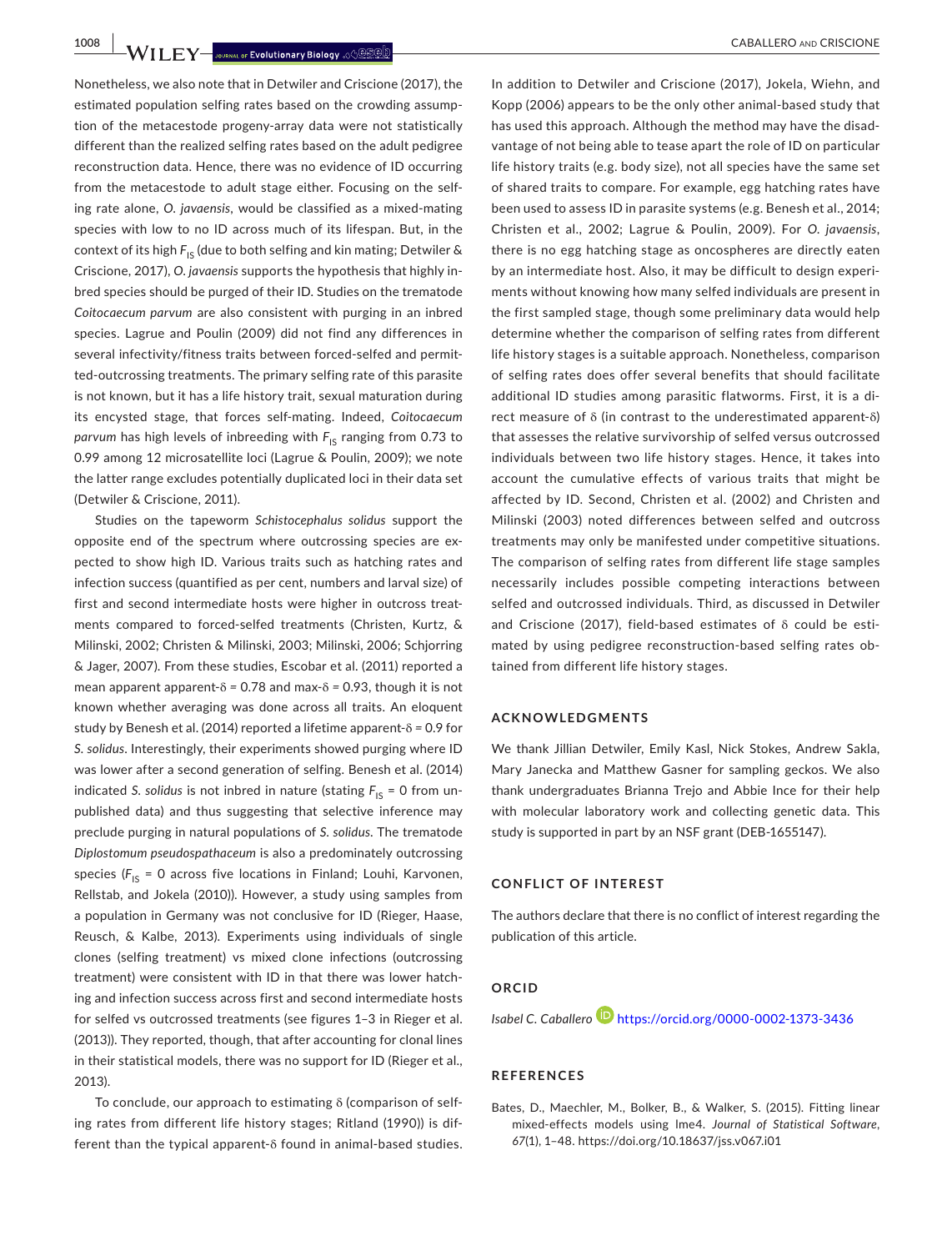- Beltran, S., Galinier, R., Allienne, J., & Boissier, J. (2008). Cheap, rapid and efficient DNA extraction method to perform multilocus microsatellite genotyping on all Schistosoma mansoni stages. *Memórias do Instituto Oswaldo Cruz*, *103*, 501–503. [https://doi.org/10.1590/](https://doi.org/10.1590/S0074-02762008000500017) [S0074-02762008000500017](https://doi.org/10.1590/S0074-02762008000500017)
- Benesh, D. P., Weinreich, F., Kalbe, M., & Milinski, M. (2014). Lifetime inbreeding depression, purging, and mating system evolution in a simultaneous hermaphrodite tapeworm. *Evolution*, *68*(6), 1762–1774. <https://doi.org/10.1111/evo.12388>
- Charlesworth, D., & Willis, J. H. (2009). The genetics of inbreeding de‐ pression. *Nature Reviews Genetics*, *10*(11), 783–796. [https://doi.](https://doi.org/10.1038/nrg2664) [org/10.1038/nrg2664](https://doi.org/10.1038/nrg2664)
- Chervy, L. (2002). The terminology of larval cestodes or metacestodes. *Systematic Parasitology*, *52*(1), 1–33. [https://doi.org/10.1023/A:10150](https://doi.org/10.1023/A:1015086301717) [86301717](https://doi.org/10.1023/A:1015086301717)
- Christen, M., Kurtz, J., & Milinski, M. (2002). Outcrossing increases in‐ fection success and competitive ability: Experimental evidence from a hermaphrodite parasite. *Evolution*, *56*(11), 2243–2251. [https://doi.](https://doi.org/10.1111/j.0014-3820.2002.tb00148.x) [org/10.1111/j.0014-3820.2002.tb00148.x](https://doi.org/10.1111/j.0014-3820.2002.tb00148.x)
- Christen, M., & Milinski, M. (2003). The consequences of self‐fertiliza‐ tion and outcrossing of the cestode *Schistocephalus solidus* in its sec‐ ond intermediate host. *Parasitology*, *126*(Pt 4), 369–378. [https://doi.](https://doi.org/10.1017/S0031182003002956) [org/10.1017/S0031182003002956](https://doi.org/10.1017/S0031182003002956)
- Cochran, W. G. (1954). Some methods for strengthening the common X2 tests. *Biometrics*, *10*(4), 417–451. [https://doi.org/10.2307/](https://doi.org/10.2307/3001616) [3001616](https://doi.org/10.2307/3001616)
- Conn, D. B. (1985). Life‐cycle and postembryonic development of Oochoristica‐Anolis (Cyclophyllidea, Linstowiidae). *Journal of Parasitology*, *71*(1), 10–16. <https://doi.org/10.2307/3281970>
- Criscione, C. D. (2000). *Ecological and conservation implications regarding the helminth parasites of the introduced Mediterranean gecko, Hemidactylus turcicus, in southeastern Louisiana with notes on the life cycle and specificity of the cestode Oochoristica javaensis. (Master of*. Science), Southeastern Louisiana University.
- Criscione, C. D. (2016). History of the microevolutionary thought in Parasitology: The integration of molecular population genetics. In J. Janovy, & G. W. Esch (Eds.), *A century of Parasitology: Discoveries, ideas and lessons learned by scientist who published in the Journal of Parasitology, 1914–2014* (pp. 93–109). Chichester, UK: Wiley. [https://](https://doi.org/10.1002/9781118884799) [doi.org/10.1002/9781118884799](https://doi.org/10.1002/9781118884799)
- Criscione, C. D., & Font, W. F. (2001a). Artifactual and natural variation of *Oochoristica javaensis*: Statistical evaluation of *in situ* fixation. *Comparative Parasitology*, *68*(2), 156–163.
- Criscione, C. D., & Font, W. F. (2001b). Development and spec‐ ificity of *Oochoristica javaensis* (Eucestoda:Cyclophyllidea: Anoplocephalidae:Linstowiinae). *Comparative Parasitology*, *68*(2), 149–155.
- Criscione, C. D., & Font, W. F. (2001c). The guest playing host: Colonization of the introduced Mediterranean gecko, Hemidactylus turcicus, by helminth parasites in southeastern Louisiana. *Journal of Parasitology*, *87*(6), 1273–1278. [https://doi.org/10.1645/0022-3395\(](https://doi.org/10.1645/0022-3395(2001)087[1273:TGPHCO]2.0.CO;2) [2001\)087\[1273:TGPHCO\]2.0.CO;2](https://doi.org/10.1645/0022-3395(2001)087[1273:TGPHCO]2.0.CO;2)
- David, P., Pujol, B., Viard, F., Castella, V., & Goudet, J. (2007). Reliable selfing rate estimates from imperfect population ge‐ netic data. *Molecular Ecology*, *16*(12), 2474–2487. [https://doi.](https://doi.org/10.1111/j.1365-294X.2007.03330.x) [org/10.1111/j.1365-294X.2007.03330.x](https://doi.org/10.1111/j.1365-294X.2007.03330.x)
- Detwiler, J. T., Caballero, I. C., & Criscione, C. D. (2017). Role of parasite transmission in promoting inbreeding: I. Infection intensities drive in‐ dividual parasite selfing rates. *Molecular Ecology*, *26*(17), 4391–4404. <https://doi.org/10.1111/mec.14211>
- Detwiler, J. T., & Criscione, C. D. (2011). Testing Mendelian inheritance from field-collected parasites: Revealing duplicated loci enables correct inference of reproductive mode and mating system. *International Journal for Parasitology*, *41*(11), 1185–1195. [https://doi.org/10.1016/j.](https://doi.org/10.1016/j.ijpara.2011.07.003) [ijpara.2011.07.003](https://doi.org/10.1016/j.ijpara.2011.07.003)
- Detwiler, J. T., & Criscione, C. D. (2014). Recently introduced invasive geckos quickly reach population genetic equilibrium dynamics. *Biological Invasions*, *16*(12), 2653–2667. [https://doi.org/10.1007/](https://doi.org/10.1007/s10530-014-0694-1) [s10530-014-0694-1](https://doi.org/10.1007/s10530-014-0694-1)
- Detwiler, J. T., & Criscione, C. D. (2017). Role of parasite transmission in promoting inbreeding: II. Pedigree reconstruction reveals sib‐trans‐ mission and consequent kin‐mating. *Molecular Ecology*, *26*(17), 4405– 4417.<https://doi.org/10.1111/mec.14210>
- Escobar, J. S., Auld, J. R., Correa, A. C., Alonso, J. M., Bony, Y. K., Coutellec, M. A., … David, P. (2011). Patterns of mating‐system evo‐ lution in hermaphroditic animals: Correlations among selfing rate, in‐ breeding depression, and the timing of reproduction. *Evolution*, *65*(5), 1233–1253. <https://doi.org/10.1111/j.1558-5646.2011.01218.x>
- Hedrick, P. W., & Cockerham, C. C. (1986). Partial Inbreeding—equi‐ librium heterozygosity and the heterozygosity paradox. *Evolution*, *40*(4), 856–861.<https://doi.org/10.2307/2408470>
- Holsinger, K. E. (1991). Mass‐action models of plant mating systems: The evolutionary stability of mixed‐mating systems. *American Naturalist*, *138*, 606–622.<https://doi.org/10.1086/285237>
- Husband, B. C., & Schemske, D. W. (1996). Evolution of the magnitude and timing of inbreeding depression in plants. *Evolution*, *50*(1), 54–70. <https://doi.org/10.1111/j.1558-5646.1996.tb04472.x>
- Jarne, P., & Auld, J. R. (2006). Animals mix it up too: The distribution of self‐fertilization among hermaphroditic animals. *Evolution*, *60*(9), 1816–1824. <https://doi.org/10.1111/j.0014-3820.2006.tb00525.x>
- Jarne, P., & David, P. (2008). Quantifying inbreeding in natural popula‐ tions of hermaphroditic organisms. *Heredity (Edinb)*, *100*(4), 431–439. <https://doi.org/10.1038/hdy.2008.2>
- Jokela, J., Wiehn, J., & Kopp, K. (2006). Among‐ and within‐population variation in outcrossing rate of a mixed-mating freshwater snail. *Heredity*, *97*(4),<https://doi.org/10.1038/sj.hdy.6800851>
- Lagrue, C., & Poulin, R. (2009). Heritability and short-term effects of inbreeding in the progenetic trematode *Coitocaecum parvum*: Is there a need for the definitive host? *Parasitology*, *136*, 231–240. [https://doi.](https://doi.org/10.1017/S0031182008005325) [org/10.1017/S0031182008005325](https://doi.org/10.1017/S0031182008005325)
- Lande, R., & Schemske, D. W. (1985). The evolution of self‐fertilization and inbreeding depression in plants. I. Genetic models. *Evolution*, *39*(1), 24–40.<https://doi.org/10.1111/j.1558-5646.1985.tb04077.x>
- Lande, R., Schemske, D. W., & Schultz, S. T. (1994). High inbreeding de‐ pression, selective interference among loci, and the threshold selfing rate for purging recessive lethal mutations. *Evolution*, *48*(4), 965–978. <https://doi.org/10.2307/2410359>
- Latta, R., & Ritland, K. (1994). The relationship between inbreeding de‐ pression and prior inbreeding among populations of 4 Mimulus‐Taxa. *Evolution*, *48*(3), 806–817.<https://doi.org/10.2307/2410488>
- Louhi, K. R., Karvonen, A., Rellstab, C., & Jokela, J. (2010). Is the population genetic structure of complex life cycle parasites determined by the geographic range of the most motile host? *Infection Genetics and Evolution*, *10*(8), 1271–1277. <https://doi.org/10.1016/j.meegid.2010.08.013>
- Lumley, T. (2018). rmeta: Meta‐analysis. R package version 3.0. [https://](https://CRAN.R-project.org/package=meta) [CRAN.R-project.org/package=meta](https://CRAN.R-project.org/package=meta)
- Maki, M. (1993). Outcrossing and fecundity advantage of females in gynodioecious chionographis‐japonica var Kurohimensis (Liliaceae). *American Journal of Botany*, *80*(6), 629–634. [https://doi.](https://doi.org/10.2307/2445432) [org/10.2307/2445432](https://doi.org/10.2307/2445432)
- Manly, B. F. (1985). *The statistic of natural selection*. Chapman and Hall.
- Mantel, N., & Haenszel, W. (1959). Statistical aspects of the analysis of data from retrospective studies of disease. *Journal of the National Cancer Institute*, *22*(4), 719–748.
- Milinski, M. (2006). Fitness consequences of selfing and outcrossing in the cestode Schistocephalus solidus. *Integrative and Comparative Biology*, *46*(4), 373–380. <https://doi.org/10.1093/icb/icj044>
- Porcher, E., & Lande, R. (2016). Inbreeding depression under mixed out‐ crossing, self‐fertilization and sib‐mating. *BMC Evolutionary Biology*, *16*(1), 105. <https://doi.org/10.1186/s12862-016-0668-2>